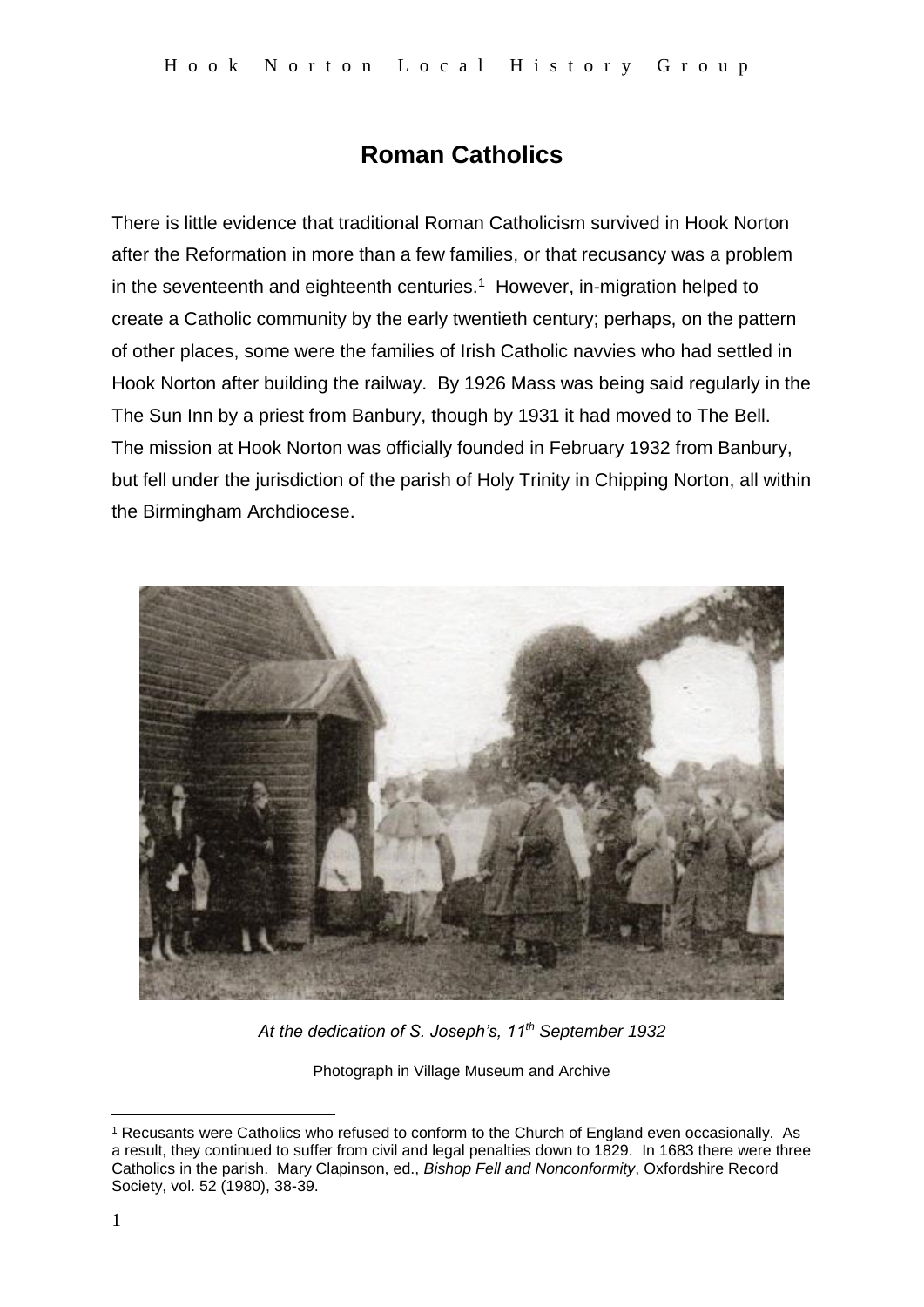Local Catholics (who are said variously to have numbered at that time over 30 people or just three or four families) decided to build a small church in Hook Norton and purchased land at the corner of Park Road and Rope Way in Southrop. Much of the work was done by Jesuit student priests from the Catholic college which had opened at Heythrop Hall in 1926. Completed in 1932, the wooden chapel was dedicated to S. Joseph and blessed on 11 September that year by Archbishop Williams.

From then on, Hook Norton was serviced by Jesuit priests from Heythrop. After the college closed in 1969, the parish was served by the Jesuit parish priest from Chipping Norton, who travelled over regularly to hold Mass every Sunday. In spite of there being only 25 Catholics within Hook Norton, the chapel, which could accommodate about 65, was often full, thanks to the Catholic families that travelled in from Swerford, Long Compton, the Rollrights and the Tews.

The chapel had some fine wood carving, notably the altar, the priest's chair, the lectern, and the canopy over the altar. These were carved and donated partly by a parishioner and partly by Jesuit brothers. In the early 1970s it was redecorated



*S. Joseph's in 1932* Photograph in Village Museum and Archive

2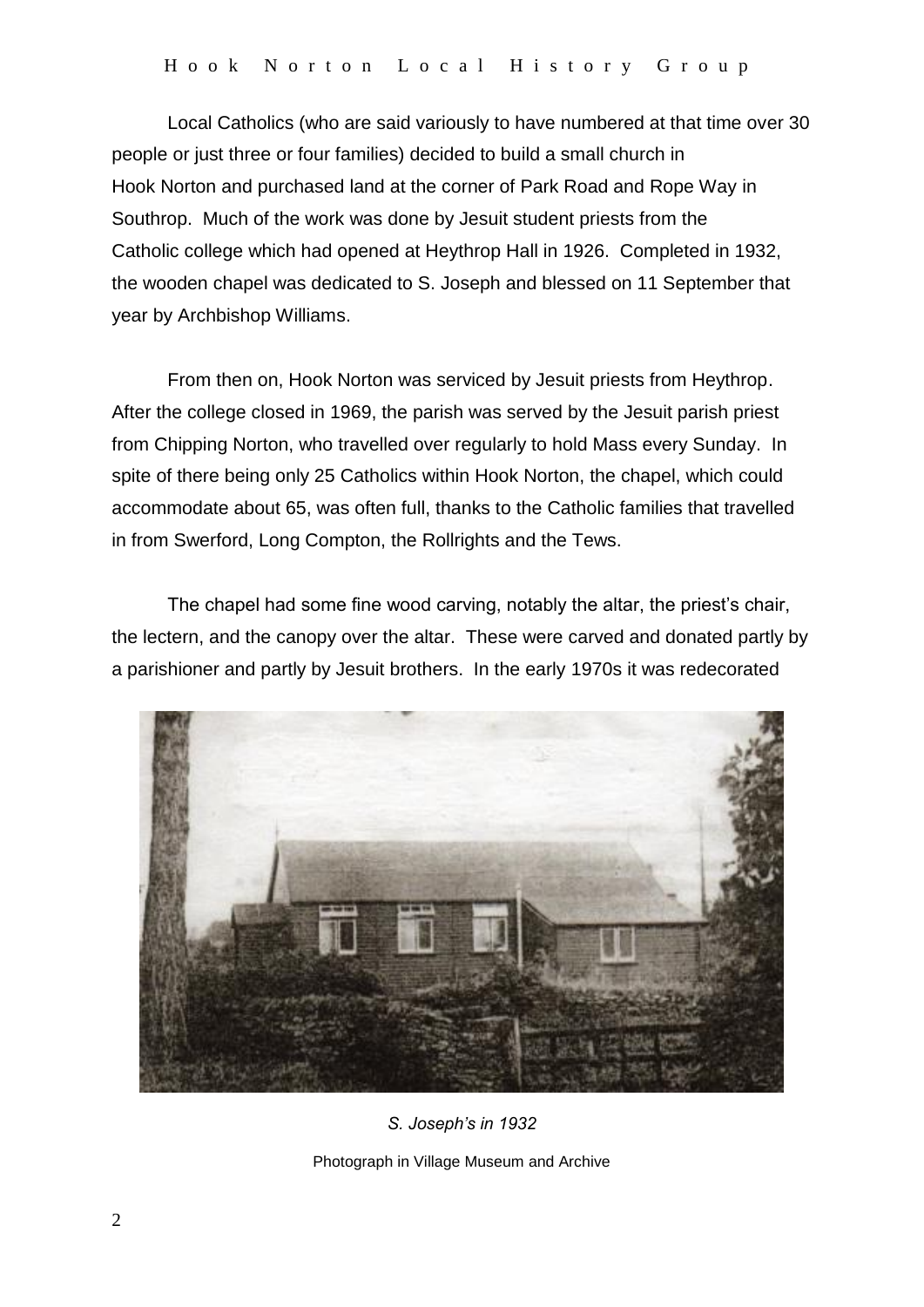and re-modelled to conform to current liturgical practice; the altar was brought forward and the altar rails and dais removed. The whole chapel had originally had very dark stained wood, but was now painted cream to look more Scandinavian. The work was done largely by Don Cornelius, Teddy Liddel and Fr. Gerald Fitzgibbon.



In 1997 the Archbishop of Birmingham decided that responsibility for Hook Norton and Shipton-under-Wychwood was putting too much strain on the Chipping Norton priest, especially in winter. Worried by the continuing shortage of priests, he decreed that the Chipping Norton priest must not celebrate more than two Masses in a weekend in their parish, in order to free them to cover for other priests elsewhere. Since the two Masses would both be in Chippy, members of the Hook Norton congregation warned that the effect would be to disperse their congregation. This is exactly what happened, as Hooky Catholics chose to attend Mass in Chipping Norton or Brailes or Adderbury or Banbury. Some stopped going entirely. The last Mass was said in S. Joseph's on 21 December 1997, and a valedictory Mass subsequently celebrated in the Manor House in February 1998.